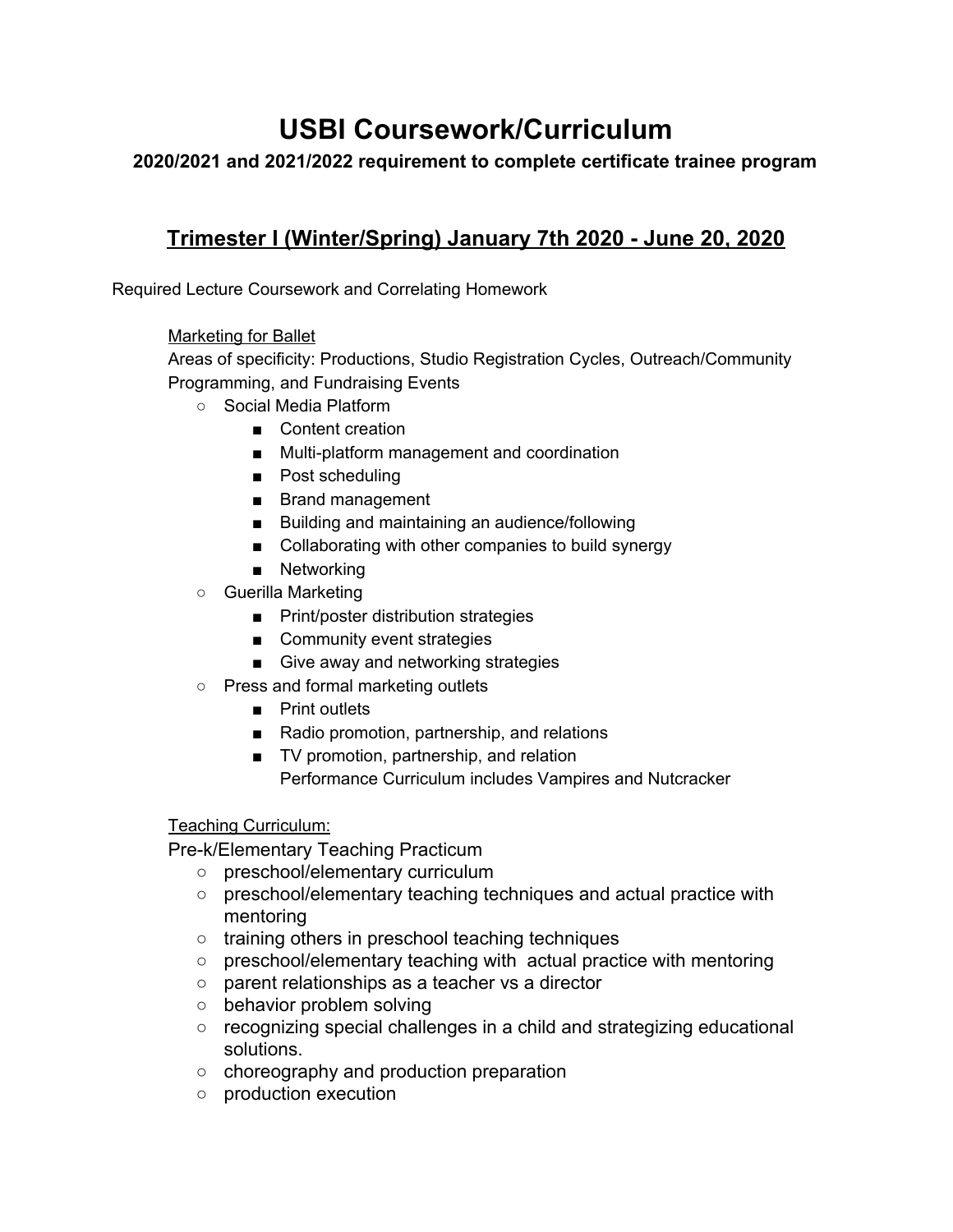- conferences and reviews/evaluations
- producing and executing a parent observation week
- producing and executing small community events with clear parent communication and direction

Performance Practicum: Little Mermaid, choreography project, and Giselle

## **Trimester II (Summer) July 6th - August 28th 2020**

Required Lecture Coursework and Correlating Homework

#### Dance photography, branding, modeling, and imaging

- Sansha Model program is a core experience for the summer syllabus. Trainees learn directly from esteemed global leaders of Sansha dancewear the art and craft of dance modeling, photography, imaging, and branding
- Mark Steelman (of Mark Steelman photography) works directly with trainees on the craft of dance photography.
- Trainees will attend lectures and photoshoots at the studios of Mark Steelman as well as numerous on site locations.
- 1. Summer Camp programming and management
	- Preschool summer programming
	- Elementary summer programming
	- Advanced summer programming
	- Summer marketing events to grow a studio fall registration

Performance Practicum: Repertoire concert

## **Trimester III (Fall) September 7- December 21, 2020**

Required Lecture Coursework and Correlating Homework

#### Concert Production Creation & Execution -

- Choreography
- Lighting
- Music
- Theater relationships
- Marketing
- Costuming
- Load-in/Load out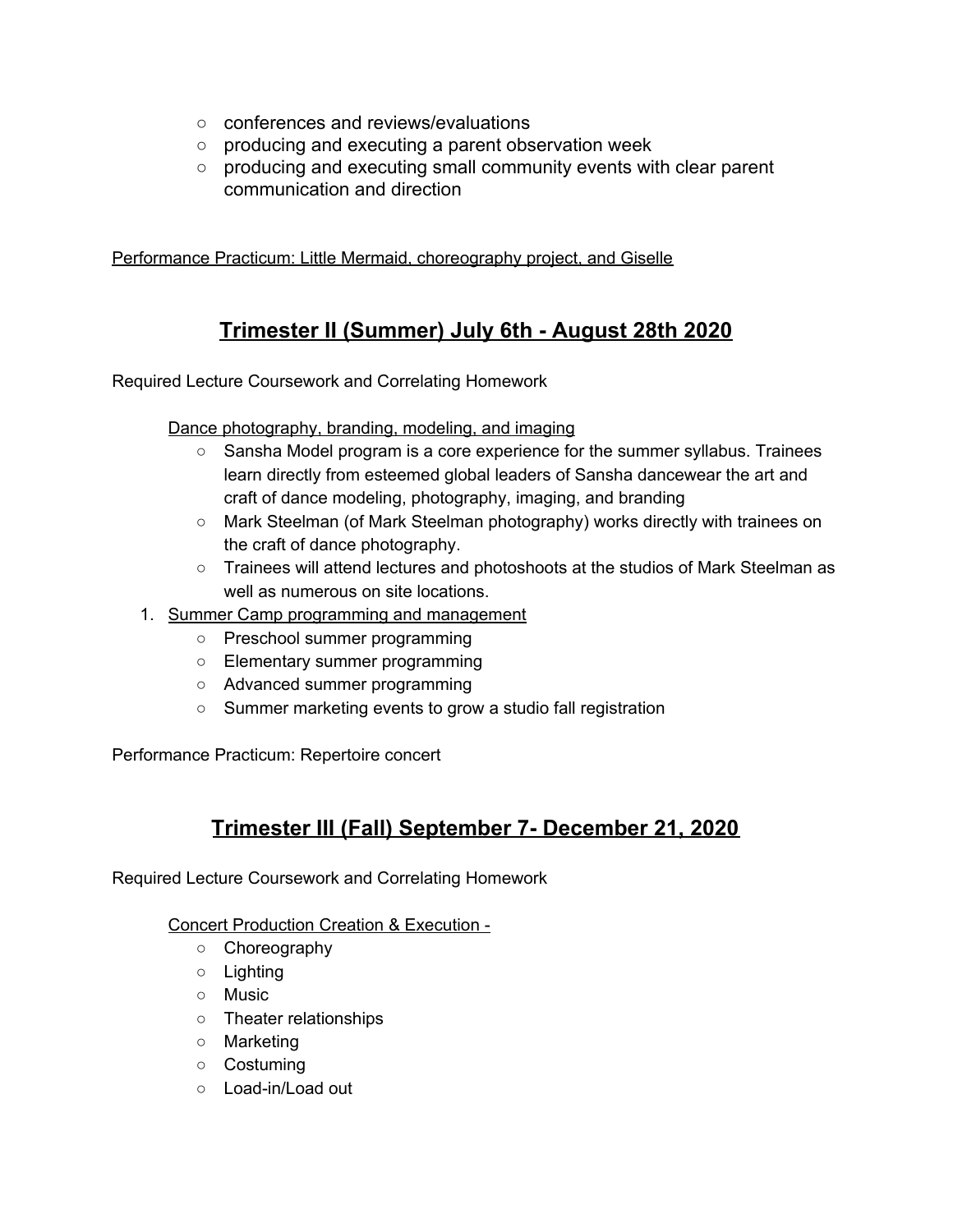- Scheduling
- 1. Special Needs and Community (YWCA) integration
	- Event management with a community group/divers population
	- Integration techniques for diverse populations
	- Organization and management methodologies for diverse population integration
	- Understanding diverse populations (guest speakers from outreach organizations)
	- Choreography techniques with diverse populations
	- Teaching techniques with diverse populations
	- Leadership best practices in collaboration with services organizations

Performance Practicum: Nutcracker and Vampires

# **Trimester IV (Winter) - January 5th - June 21st**

Required Lecture Coursework and Correlating Homework

- Advanced teaching curriculum and instruction
	- advanced curriculum
	- advanced teaching techniques and actual practice with mentoring
	- Instructing others in advanced teaching techniques
	- advanced teaching with actual practice with mentoring
	- parent relationships as a teacher vs a director
	- behavior problem solving in advanced students specifically
	- choreography and production preparation
	- production execution and the specific needs of advanced students
	- conferences and reviews/evaluations
	- producing and executing a parent observation week
	- producing and executing small community events with clear parent communication and direction

#### • Non-profit management and Leadership

- Board recruitment
- Board relations
- non-profit ethics
- Meeting methodology
- Minutes and record keeping
- Grant writing basics
- Grant project execution and reporting
- Mission oriented project development and execution
- Collaborating with outside organizations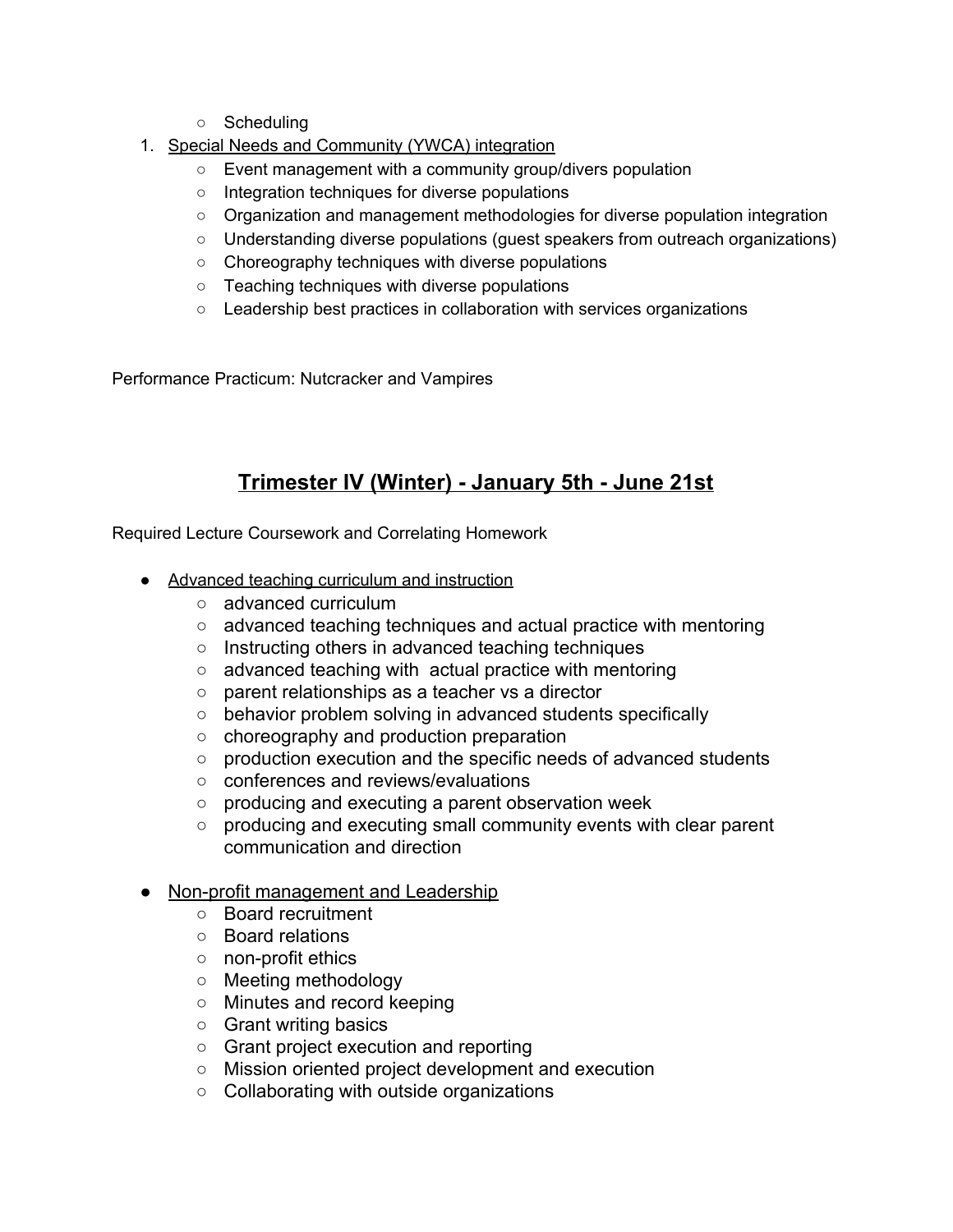Performance Practicum: Wizard of Oz and Swan Lake

## **Trimester V (Summer) - July 5th - August 27th, 2021**

Required Lecture Coursework and Correlating Homework

- 1. Studio Management
	- attendance
	- physical maintenance
	- parent relations
	- accounting
	- marketing
	- communications/newsletters/bulletins
	- recital production management
	- merchandise management
	- costume ordering and distribution
	- ancillary programming such as birthday parties/special events
	- parent relationships
	- student conferences,reviews, and problem solving
	- form management
	- phone etiquette and follow up strategies
	- scheduling and staffing
- 2. Public school performing
	- Curriculum development
	- School specific literature performance
	- School tour to prepare students for performance experience
	- Making classroom connections to a stage performance and developing materials to aid teachers in giving students a broad educational experience

Performance Curriculum: Repertoire Concert

### **Semester VI (Fall) - September 7th - December 21th, 2021**

Required Lecture Coursework and Correlating Homework

- 1. Costuming and Set/prop creation and Management
	- Catalogue ordering techniques
	- Oversees ordering techniques
	- Mutli-purpose costume methodology
	- Budget planning and execution
	- Storage and moving strategies and implementation
	- Alteration and embellishment methods